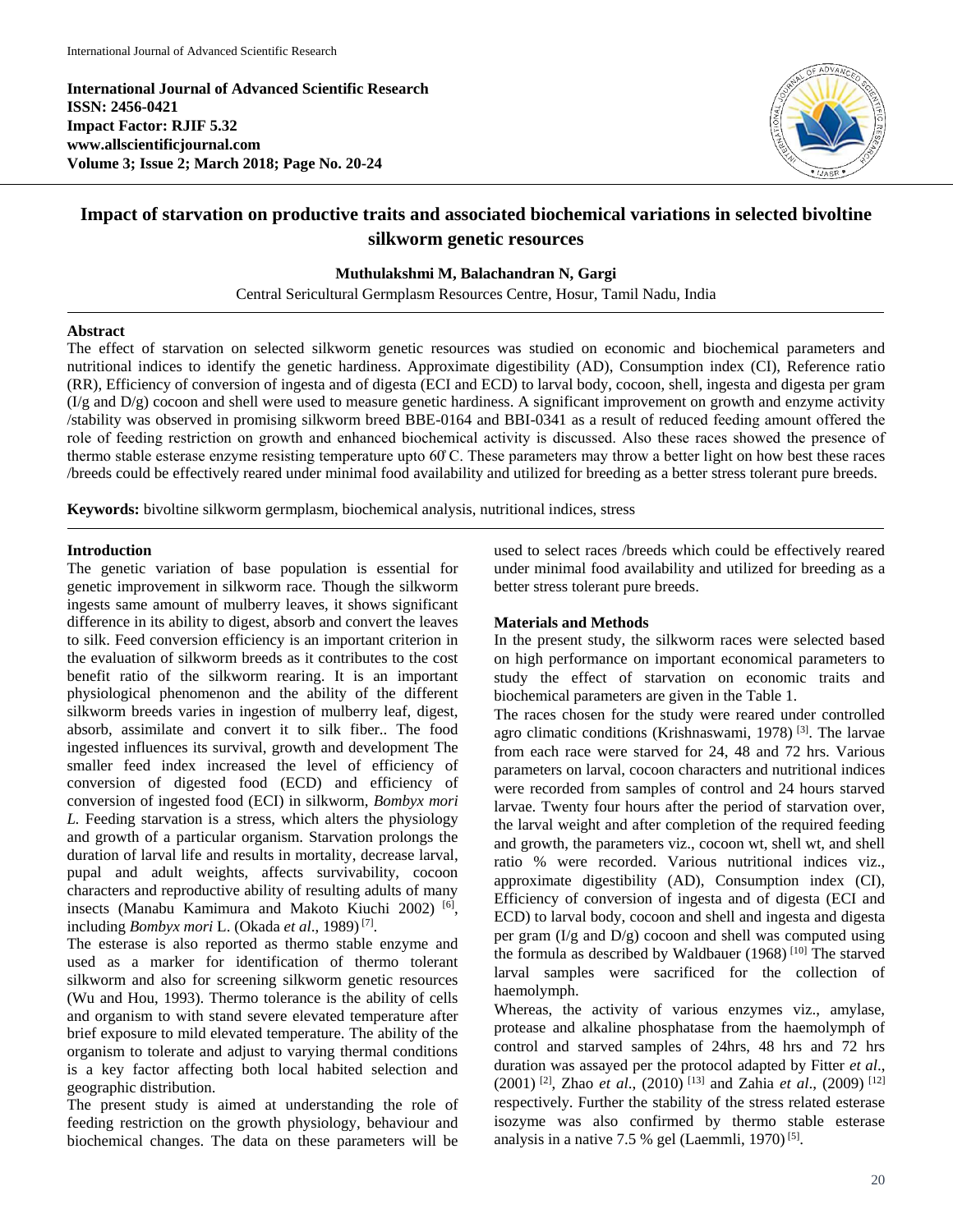# **Results and Discussion**

It is evident from the Table-2 that the larval weight in control ranges from 3.94 g (BBI-0300) to 4.5 g (BBI-0341) and maximum larval weight was recorded in accession number BBI-0341 (4.5g), whereas when the larvae were given with stress (starvation), the larval weight ranges from 3.45g (BBI - 0342) to 3.70g (BBI -0341) and the larval weight was reduced to the tune of 0.8g in BBI-0341. In starvation BBI -0341 recorded maximum larval weight of 3.70g, whereas the cocoon weight was less in BBE-0164 (1.66g) and more in BBI-0341 (2.16g). After giving starvation the cocoon weight was reduced by 0.46g. The cocoon weight also ranged from 1.4 to 1.73g.

In case of shell weight, it ranges from 0.35g to 0.39g in control (No starvation) and in treated (after 24 hrs of starvation) it was recorded as 0.25gm to 0.32gm. Especially BBI-0300 (control) was recorded maximum shell weight (0.39g) whereas in treated BBI-0342 was recorded with maximum shell weight of 0.3g. With regard to shell ratio, BBE-0160 was recorded 22.29 % both in control and treated. BBI-0342 was recorded 21.43% shell ratio even after giving 24 hours of starvation. This breed resisted 24 hours starvation as there is only meager difference in shell ratio of between control (21.11) and treated (21.43).

Nutritional indices like ingesta  $(I/g)$ , digesta  $(D/g)$ , approximate digestibility (AD) and consumption index of selected bivoltine races has been presented in Table-3. Maximum ingesta were recorded in BBI-0303 (6.31g) whereas minimum was recorded in BBI-0342 (4.9g) in control. Whereas in treated (24 hours starved) maximum ingesta was recorded in the same race BBI-0303 (4.5g) but minimum was in the accession BBE-0160 (2.29g). The digesta was maximum in BBE-0164 (3.28) and minimum BBI-0303 and less consumption index (CI) was noticed in BBI-0341.

Under starvation maximum ingesta (4.50g) and digesta (2.39g) recorded in BBI-0303 and minimum in BBI-0341 (2.67g and 0.31g). The approximate digestibility ranged from 46.02% to 56.08% in control, whereas under starvation it varied from 11.44 to 52.98%. AD was less in accession number. BBI-0303 (46.02%) under normal feeding, and it was maximum (52.98 %) under starvation implies this accession performed well even under stress condition (Table-3).

Nutritional efficiency parameter like efficiency of conversion of ingested food to ody substance (ECI), efficiency of conversion of digested food to body substances (ECD) for larvae, shell with shell ratio was worked out Table-4. ECI of larvae was higher in BBI-0303 (control) (11.53) and under starved condition BBI-0300 recorded higher ECI value (13.60). ECD of larvae ranged from 3.17 to 25.04 in control and it was higher in BBI-0300 (30.22) and less in BBI-0341 (- 53.10). Under starved condition ECI, the shell ranged from 5.55 to 7.70 under control and the value was higher in BBE-0160 and minimum in BBI-0300 under starvation**.** 

The mean performance of six bivoltine silkworm germplasm accessions for the selected parameters like ingestion cocoon ratio (ICR), ingestion shell ratio (ISR), single cocoon weight and single shell weight for control and treated (24 hours starved) has been presented in the Table-5. In control, BBI-0341 performed well with low Ingestion cocoon ratio (ICR) and Ingestion shell ratio (ISR), whereas under starvation conditions BBE-0160 performed well with low ICR and ISR, but maximum cocoon weight was recorded in BBE-0164 (1.73 g). It was reported that the nutritional requirement and food consumption has a direct impact on larval weight, cocoon weight and quantity of silk production (Kumerasan *et al.*, 2001). The relationship between the amount of food intake and cocoon productivity was also reported (Takano *et al.*, 1978)<sup>[8]</sup>. Studies on quantitative analysis of amylase, alkaline phosphatase and protease in the digestive juices of six accessions were taken up to know the effect of starvation. The results on amylase, alkaline phophatase and protease are given in Table-6 and as a graphical representation in Fig.1-3. The amylase activity was found maximum (576 units/g/hr) in BBE-0160 and minimum (76 Units/g/hr) in BBI-0342. This study indicates that the BBE-0160 could withstand a maximum starvation effect upto 48 hrs indicating its ability to cope up stress conditions. Work carried out in lobster under starvation showed that they were not gaining sufficient growth due to low activity of amylase (Danielle J. Johnston *et al*.,  $2001$ <sup>[1]</sup>.

| Table 1: List of silkworm germplasm, their origin and morphological characters. |  |  |  |
|---------------------------------------------------------------------------------|--|--|--|
|---------------------------------------------------------------------------------|--|--|--|

| <b>Accession No.</b> | Name of the Race       | Donor                     | Origin | <b>Larval Pattern</b> | Cocoon color and shape |
|----------------------|------------------------|---------------------------|--------|-----------------------|------------------------|
| BBE-0160             | (N112.C110)(N124.C124) | CSRTI, Pampore            | Exotic | Plain                 | White, EC              |
| <b>BBE-0164</b>      | Shongetsu Hosho        | CSRTI, Pampore            | Exotic | Marked                | White, EC              |
| <b>BBI-0300</b>      | YS-5                   | RSRS, Sahaspur            | India  | Marked                | White, Oval            |
| <b>BBI-0303</b>      | $KSO-1$                | KSSRDI, Bangalore         | India  | Plain                 | White, Oval            |
| <b>BBI-0341</b>      | $NK-1$                 | KSSRDI, Bangalore         | India  | Plain                 | White, ENC             |
| <b>BBI-0342</b>      | $NK-2$                 | <b>KSSRDI</b> , Bangalore | India  | Plain                 | White, Oval            |

EC-Elongated and constricted, ENC- Elongated and not constricted

**Table 2:** Effect of starvation in larval and cocoon characters of selected BV silkworm germplasm

|                 | Larval weight |          | Cocoon weight |          | <b>Shell weight</b> |          | <b>Pupal weight</b> |          | <b>Cocoon Shell ratio</b> |        |
|-----------------|---------------|----------|---------------|----------|---------------------|----------|---------------------|----------|---------------------------|--------|
| ACC. No.        | Control       | $24$ hrs | Control       | $24$ hrs | Control             | $24$ hrs | <b>Control</b>      | $24$ hrs | Control                   | 24 hrs |
| <b>BBE-0160</b> | 4.12          | 3.52     | l.66          | . . 55   | 0.37                | 0.25     | 1.15                | . 27     | 22.29                     | 16.13  |
| <b>BBE-0164</b> | 4.36          | 3.70     | 1.84          | 1.73     | 0.37                | 0.28     | 1.33                | 1.38     | 20.11                     | 16.18  |
| <b>BBI-0300</b> | 3.94          | 3.60     | 1.89          | 1.5      | 0.39                | 0.28     | 1.52                | 1.27     | 20.63                     | 18.67  |
| <b>BBI-0303</b> | 4.31          | 3.69     | 1.95          | . 55     | 0.35                | 0.29     | 1.38                | 1.26     | 17.95                     | 18.70  |
| <b>BBI-0341</b> | 4.5           | 3.70     | 2.16          | 1.7      | 0.38                | 0.28     | 1.65                | 1.40     | 17.59                     | 16.47  |
| <b>BBI-0342</b> | 4.3           | 3.45     | 1.8           | 1.4      | 0.38                | 0.32     | 1.46                | 1.21     | 21.11                     | 21.43  |

(All the values are expressed in grams)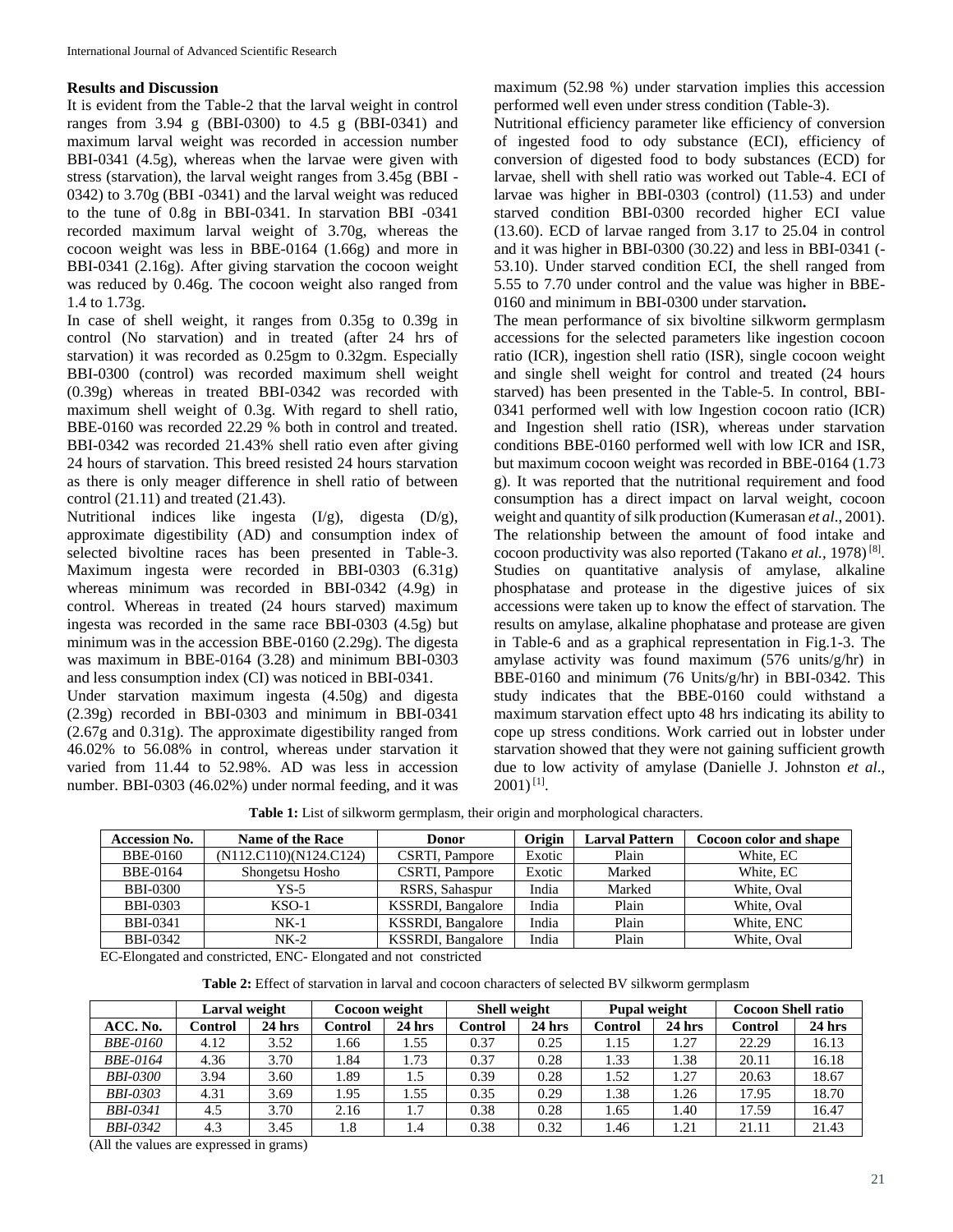| ACC. No.        | I/g     |          | D/g     |          |         | $AD\%$   |         |          |  |
|-----------------|---------|----------|---------|----------|---------|----------|---------|----------|--|
|                 | Control | 24 hours | Control | 24 hours | Control | 24 hours | Control | 24 hours |  |
| <b>BBE-0160</b> | 6.01    | 2.29     | 3.19    | 0.53     | 53.10   | 23.01    | 0.73    | 0.65     |  |
| <b>BBE-0164</b> | 6.12    | 2.74     | 3.28    | 0.49     | 53.59   | 17.91    | 0.70    | 0.74     |  |
| <b>BBI-0300</b> | 5.69    | 3.38     | 3.19    | 1.52     | 56.08   | 45.01    | 0.72    | 0.94     |  |
| <b>BBI-0303</b> | 6.31    | 4.50     | 2.90    | 2.39     | 46.02   | 52.98    | 0.73    | 1.22     |  |
| <b>BBI-0341</b> | 5.83    | 2.67     | 2.69    | 0.31     | 46.11   | 11.44    | 0.65    | 0.72     |  |
| <b>BBI-0342</b> | 4.93    | 3.57     | 2.35    | 1.71     | 47.54   | 47.83    | 0.57    | 1.04     |  |

**Table 3:** Nutritional indices of selected BV silkworm germplasm

I-Ingesta per gram, D-Digesta per gram, AD**-**Approximate digestibility, CI-Consumption Index

**Table 4:** Nutritional efficiency parameters of selected BV silkworm germplasm

|                 | <b>ECI</b> larvae |          |       | <b>ECD</b> larvae |      | <b>ECI</b> shell | <b>ECD</b> shell |          |  |
|-----------------|-------------------|----------|-------|-------------------|------|------------------|------------------|----------|--|
| ACC. No.        | Ctrl              | $24$ hrs | Ctrl  | $24$ hrs          | Ctrl | $24$ hrs         | <b>Ctrl</b>      | $24$ hrs |  |
| <b>BBE-0160</b> | 8.91              | $-1.66$  | 16.79 | $-7.22$           | 6.15 | 10.94            | 11.59            | 47.53    |  |
| <b>BBE-0164</b> | 3.24              | 0.99     | 6.04  | 5.50              | 6.05 | 10.22            | 11.29            | 57.03    |  |
| <b>BBI-0300</b> | 7.69              | 13.60    | 13.72 | 30.22             | 6.85 | 8.30             | 12.21            | 18.43    |  |
| <b>BBI-0303</b> | 11.53             | 10.06    | 25.04 | 18.99             | 5.55 | 9.77             | 12.06            | 18.45    |  |
| <b>BBI-0341</b> | .46               | $-6.07$  | 3.17  | $-53.10$          | 6.52 | 10.50            | 14.14            | 91.77    |  |
| <b>BBI-0342</b> | 4.84              | 4.06     | 10.19 | 8.49              | 7.70 | 8.40             | 16.20            | 17.56    |  |

*Efficiency of conversion ingesta and digesta (ECI and ECD)*

| ACC. No.        | Ingesta |          | $\operatorname{cocoon}$ wt $\operatorname{gm}$ |          | shell $wt(gm)$ |        | <b>ICR</b> |        | <b>ISR</b> |        |
|-----------------|---------|----------|------------------------------------------------|----------|----------------|--------|------------|--------|------------|--------|
|                 | control | $24$ hrs | control                                        | $24$ hrs | control        | 24 hrs | control    | 24 hrs | control    | 24 hrs |
| <b>BBE-0160</b> | 6.01    | 2.29     | .66                                            | 1.55     | 0.37           | 0.25   | 3.62       | 1.47   | 16.25      | 9.14   |
| BBE-0164        | 6.12    | 2.74     | .84                                            | 1.73     | 0.37           | 0.28   | 3.32       | 1.58   | 16.53      | 9.79   |
| <b>BBI-0300</b> | 5.69    | 3.38     | .89                                            | 1.50     | 0.39           | 0.28   | 3.01       | 2.25   | 14.60      | 12.05  |
| <b>BBI-0303</b> | 6.31    | 4.50     | .95                                            | 1.55     | 0.35           | 0.29   | 3.23       | 2.90   | 18.02      | 15.52  |
| <b>BBI-0341</b> | 5.83    | 2.67     | 2.16                                           | . . 70   | 0.38           | 0.28   | 2.70       | 1.57   | 15.34      | 9.53   |
| <b>BBI-0342</b> | 4.93    | 3.57     | . 80                                           | 1.40     | 0.38           | 0.30   | 2.74       | 2.55   | 12.98      | 11.90  |

Ingestion cocoon ratio (ICR), Ingestion shell ratio (ISR),

**Table 6:** Studies on quantitative analysis of three enzymes in digestive juices

| <b>Enzyme</b>   | Amvlase |     |     |     | <b>Alkaline phosphatase</b> |       |       |           | <b>Protease</b> |           |      |           |
|-----------------|---------|-----|-----|-----|-----------------------------|-------|-------|-----------|-----------------|-----------|------|-----------|
| Acc. no         | T1      | T2  | T3  | Т4  | T1                          | T2    | T3    | <b>T4</b> | T1              | <b>T2</b> | T3   | <b>T4</b> |
| <b>BBE-0160</b> | 180     | 348 | 364 | 576 | 200                         | 120.4 | 160   | 100.4     | 68.8            | 76        | 84   | 104       |
| <i>BBE-0164</i> | 100     | 364 | 124 | 204 | 220                         | 140.8 | 147.2 | 100       | 184.8           | 84        | 68.8 | 96        |
| <b>BBI-0300</b> | 160     | 312 | 84  | 264 | 220.8                       | 121.2 | 147.2 | 120       | 74.4            | 88        | 71.2 | 88        |
| <b>BBI-0303</b> | 160     | 168 | 184 | 152 | 241.2                       | 140   | 160   | 100.4     | 128             | 98.4      | 80   | 76        |
| <b>BBI-0341</b> | 152     | 180 | 212 | 152 | 300                         | 121.6 | 180   | 100.4     | 141.6           | 100.8     | 59.2 | 59.2      |
| <b>BBI-0342</b> | 264     | 212 | 228 | 76  | 141.6                       | 121.6 | 147.2 | 100.4     | 141.6           | 102.4     | 86.4 | 121.6     |

T1-control, T2-24 hours starved, T3-24 starved & fed, T4-48 hours starved.

(All the values are expressed in units/g/hour of enzyme activity)

The alkaline phosphatase activity was found maximum (120 units/g/hr) in accession BBE-0300 and minimum (100 Units/g/hr) in BBE-0164. This study indicates that BBE-0300 could withstand the maximum starvation effect up to 48 hrs among these six races. All the accessions showed a decline in alkaline phosphatase activity indicating this enzyme was highly sensitive to the starvation stress. These results were similar to the studies done on rats by Thompson (1989) where, Starvation caused a significant fall in alkaline phosphatase activity.

The results on resistance to the temperature viz.,  $40^{\circ}$ C,  $60^{\circ}$ C,

and  $80^{\circ}$ C were identified from the enzyme sensitive to the temperature given in Fig. 4 to 6. The results on heat treatments from  $40^{\circ}$ C to  $60^{\circ}$ C did not affect the activity of the enzyme in all the races, whereas at higher temperature treatment of 80°C, the enzyme activity was completely inhibited suggesting a possible denaturation at this particular temperature. This temperature was found highly inhibitive to the enzyme in the haemolymph samples of all the races. Most probably all these accessions possess more sensitivity to higher temperature.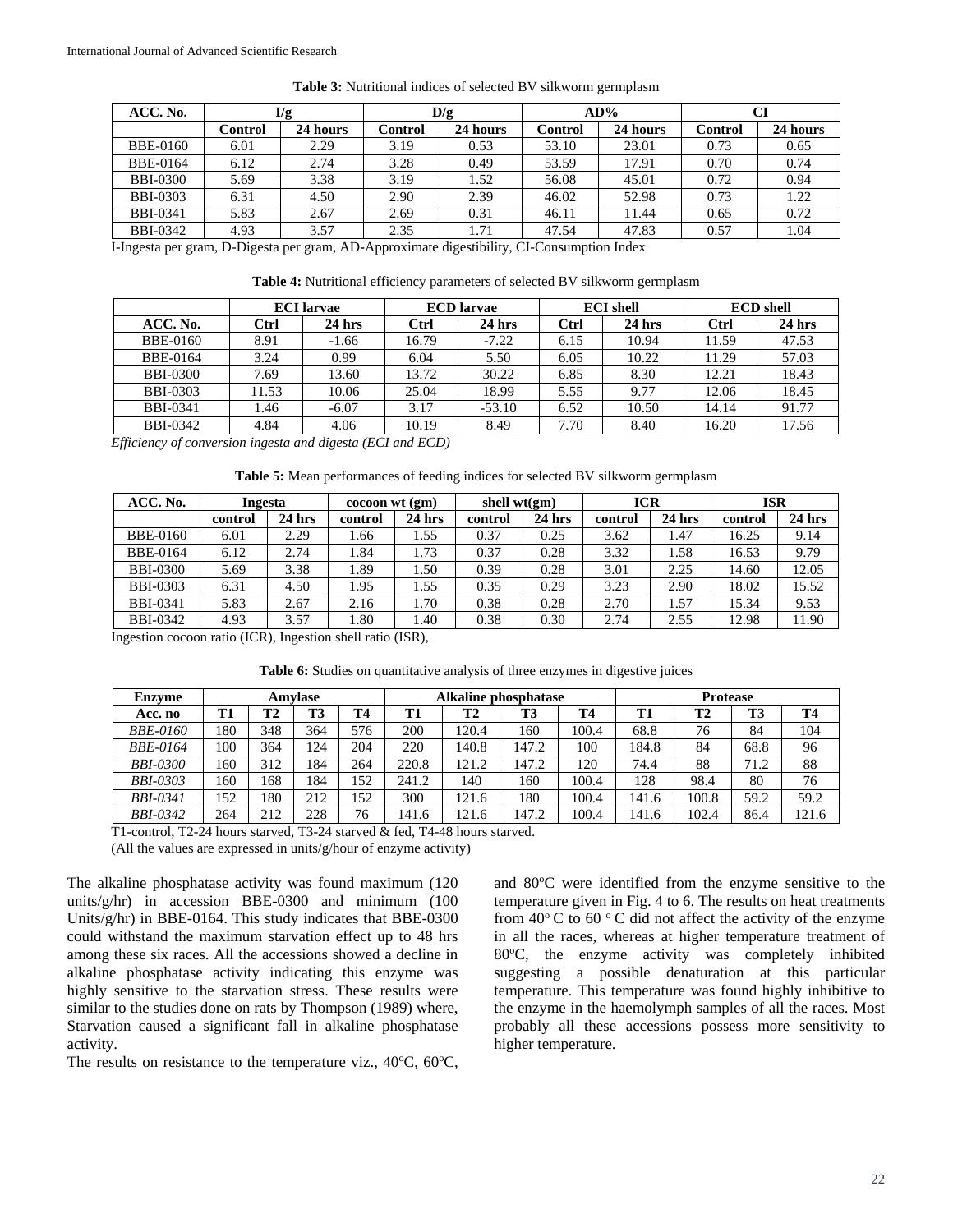



**Fig 1:** Amylase enzyme activity on starvation **Fig 2:** Alkaline phosphatase enzyme activity on starvation



**Fig 3:** Protease enzyme activity on starvation



**Fig 4:** Thermostability of silkworm races at 40ċ **Fig 5:** Thermostability of silkworm races at 60ċ **Fig 6:** Thermostability of silkworm races at 80ċ

#### **Conclusion**

Under starvation condition the accessions BBE-0164 and BBI-0341 performed better for larval weight (3.7gm), cocoon (1.73gm and 1.7gm) and shell weight 1.28gm. Whereas the pupal weight was more in these two accessions, it reflects on reduced cocoon shell ratio (16.18 and 16.47%). The accession BBI-0303 showed a maximum ingesta and digesta in starved conditions. Consumption index was less in BBE-0160 and BBI-0341, BBI-0303 and BBI-0300 showed maximum ECI for larval weight under starvation conditions. Under stress condition, BBE-0160, BBE-0164 and BBI-0341 performed better as shown by high shell weight. All races showed a thermo tolerance up to  $60^{\circ}$ C for the esterase enzyme activity when treated in native gel electrophoresis. Maximum amylase activity was observed in BBE-0160 under longer starvation period (48 hrs). All the races showed a reduction in alkaline phosphatase activity indicating an imbalance in acid-base system. BBI-0342 showed higher protease activity under starvation condition.

#### **References**

1. Danielle J, Johnston Arthur J, Ritar Craig W. Thomas. Digestive enzyme profiles reveal digestive capacity and potential energy sources in fed and starved spiny lobster